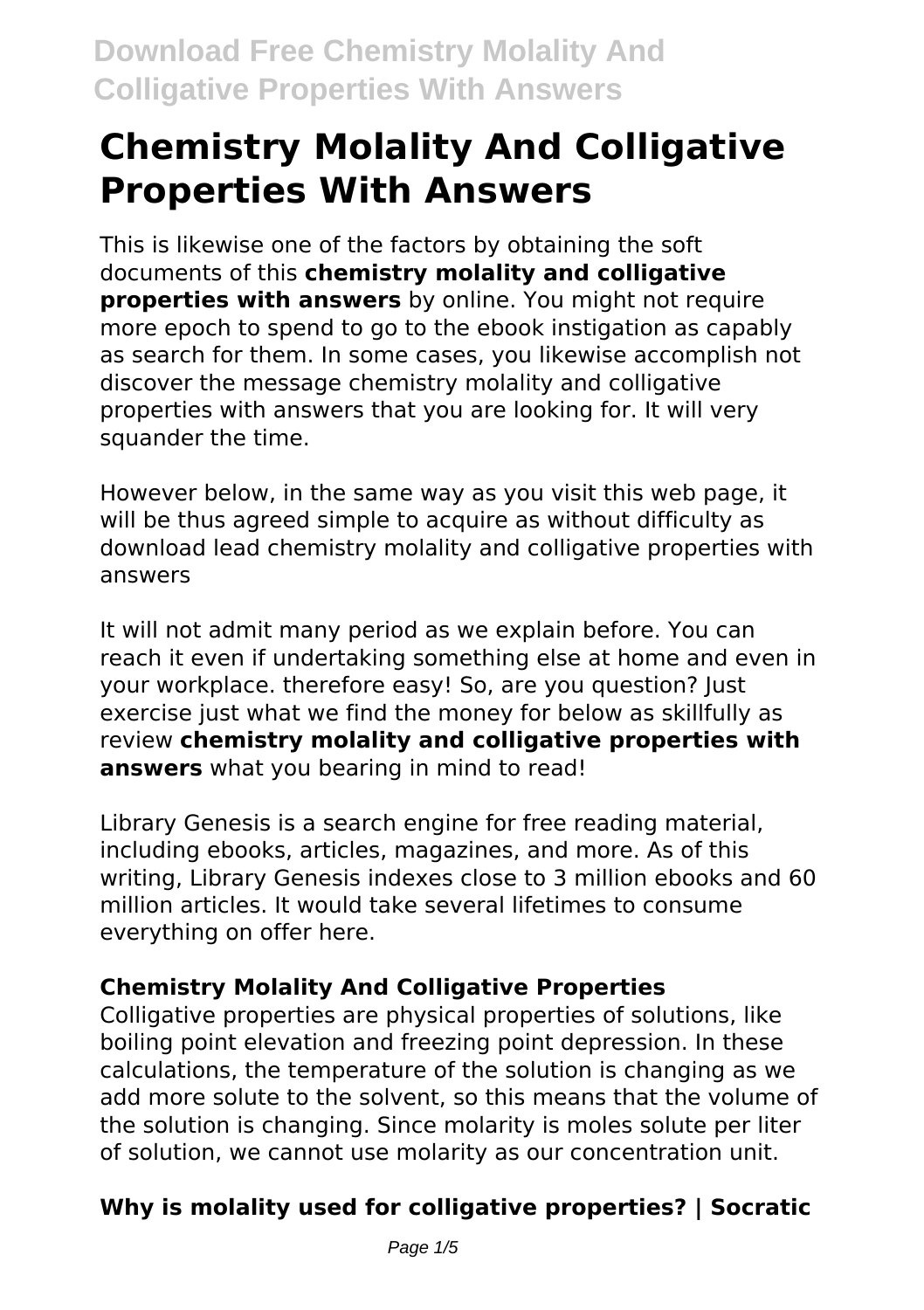There are four commonly studied colligative properties: Freezing Point Depression Boiling Point Elevation Vapor Pressure Depression Osmotic Pressure

#### **Colligative Properties, van't Hoff Factor, & Molality | Video**

Colligative Properties Mole Fraction and Molality. Several units commonly used to express the concentrations of solution components were... Vapor Pressure Lowering. Dissolving a nonvolatile substance in a volatile liquid results in a lowering of the liquid's... Elevation of the Boiling Point of a ...

#### **Colligative Properties | Chemistry**

Using Colligative Properties To Determine Molar Mass. Calculating Molarity And Molality Concentration Study Com. AUS E TUTE For Astute Science Students. Chemistry With Lab – Easy Peasy All In One High School Chemistry Page 2 Www 101science Com May 2nd, 2018 - Alkanes Alkanes Defintion Of Alkanes Chemistry Dictionary Alkanes

#### **Molality Colligative Properties Homework Chemistry**

More appropriate for calculations involving many colligative properties are mole-based concentration units whose values are not dependent on temperature. Two such units are mole fraction (introduced in the previous chapter on gases) and molality.

#### **11.4 Colligative Properties - Chemistry 2e | OpenStax**

More appropriate for calculations involving many colligative properties are mole-based concentration units whose values are not dependent on temperature. Two such units are mole fraction (introduced in the previous chapter on gases) and molality.

#### **Colligative Properties – Chemistry**

Colligative Properties. Chemical Separations. Colligative Properties. ... one of the properties of a solution is a colligative property if it depends only on the ratio of the number of particles of solute and solvent in the solution, ... the mole fraction of the solute is proportional to the molality of the solution, as shown in the figure ...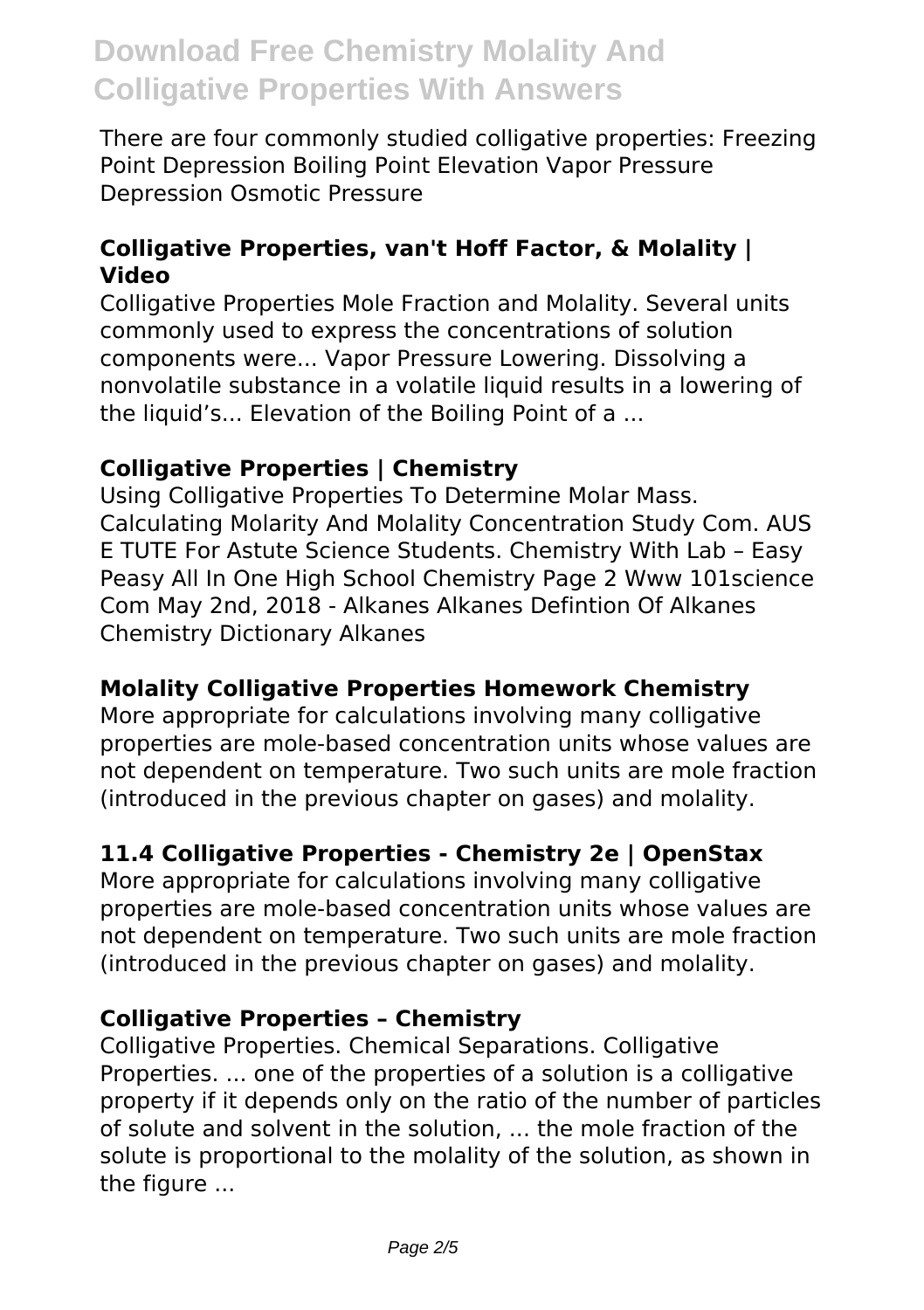#### **Colligative Properties - Purdue University**

Molality is a property of a solution and is defined as the number of moles of solute per kilogram of solvent. The SI unit for molality is mol/kg. A solution with a molality of 3 mol/kg is often described as "3 molal" or "3 m." However, following the SI system of units, mol/kg or a related SI unit is now preferred.

#### **Molality | Introduction to Chemistry**

Elevation in boiling point-a colligative property. Elevation in boiling point is directly proportional to the molal concentration of the solute (i.e., number of molecules) and therefore, it is a colligative property. Determination of Molar Mass of Solute from Elevation in Boiling Point Temperature

#### **Colligative Properties | Chemistry, Class 12, Solutions**

Constitutional properties depend on the molecular structure of the solute particles in a solution. Additive properties are the sum of all the properties of the particles. Additive properties are dependent on the molecular formula of the solute. An example of an additive property is mass.

#### **Definition and Examples of Colligative Properties**

In chemistry, colligative properties are those properties of solutions that depend on the ratio of the number of solute particles to the number of solvent molecules in a solution, and not on the nature of the chemical species present. The number ratio can be related to the various units for concentration of a solution, for example, molarity, molality, normality, etc. The assumption that solution properties are independent of nature of solute particles is only exact for ideal solutions, and is ap

#### **Colligative properties - Wikipedia**

Solute particles interfere with the physical processes a solution may undergo. These are known as the colligative processes of a solution. Ever wonder why we...

#### **Molality and Colligative Properties - YouTube**

Colligative properties are not dependent on the chemical nature of the solution's components. Thus, colligative properties can be linked to several quantities that express the concentration of a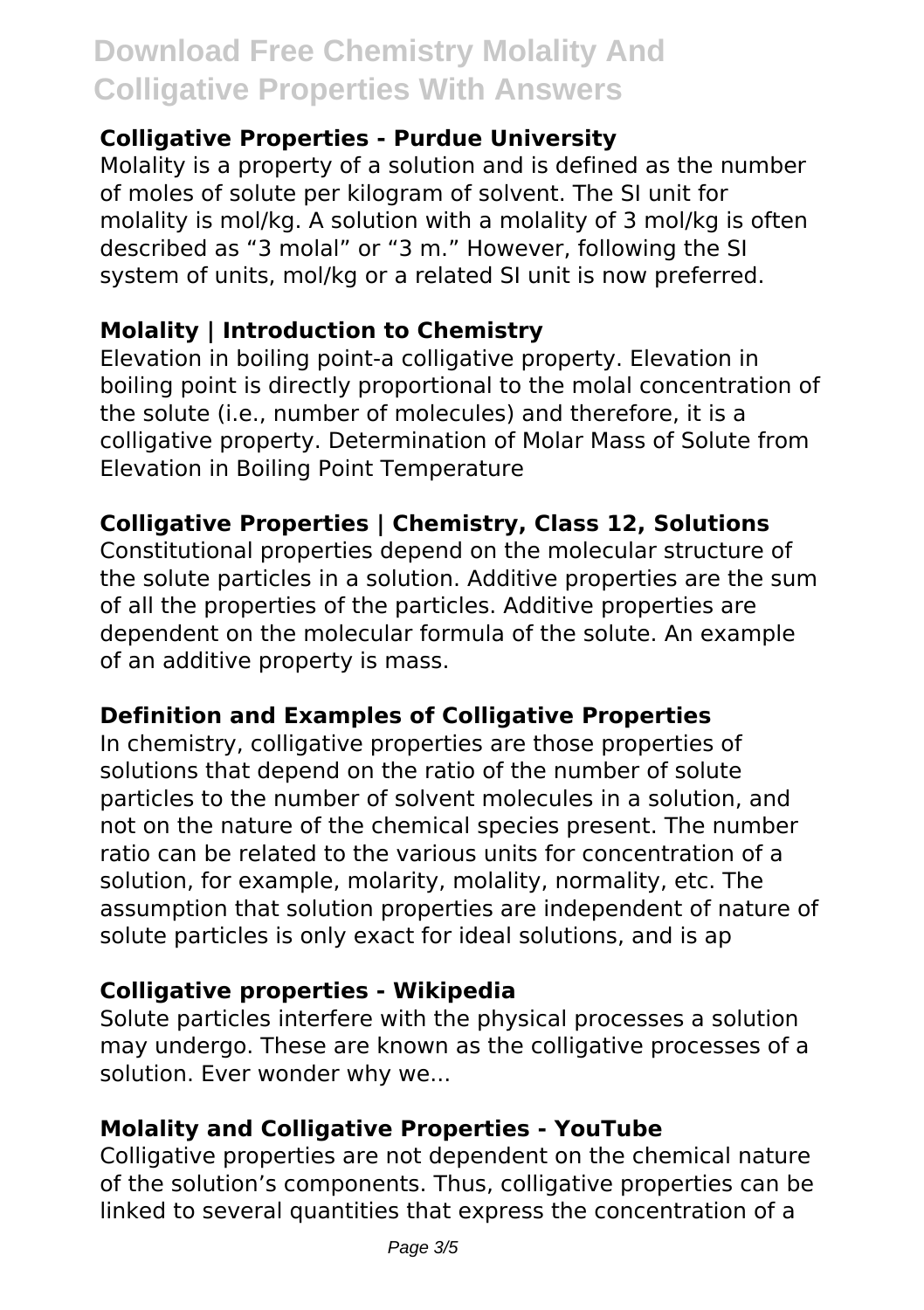solution, such as molarity, normality, and molality.

#### **Colligative Properties - Definition, Types, Examples ...**

As noted previously in this module, the colligative properties of a solution depend only on the number, not on the kind, of solute species dissolved. For example, 1 mole of any nonelectrolyte dissolved in 1 kilogram of solvent produces the same lowering of the freezing point as does 1 mole of any other nonelectrolyte.

#### **7.4: Colligative Properties - Chemistry LibreTexts**

Freezing point depression is a colligative property observed in solutions that results from the introduction of solute molecules to a solvent. The freezing points of solutions are all lower than that of the pure solvent and is directly proportional to the molality of the solute.

#### **Freezing Point Depression - Chemistry LibreTexts**

Two colligative properties are related to solution concentration as expressed in molality. As a review, recall the definition of molality: Because the vapour pressure of a solution with a nonvolatile solute is depressed compared to that of the pure solvent, it requires a higher temperature for the solution's vapour pressure to reach 1.00 atm ...

#### **Colligative Properties of Solutions – Introductory ...**

Alright. Let's talk about colligative properties solutions and colligative properties are a collection of physical properties of the solution that are affected by the number of solute particles. So properties of solutions are going to be different from the properties of the actual solvent by itself.

#### **Colligative Properties - Concept - Chemistry Video by ...**

Play this game to review Quantitative Chemistry. What observation(s) reflect(s) colligative properties? I. A 0.5 m NaBr soln has a higher vapor pressure than 0.5 m BaCl 2 soln. II. A 0.5 m NaOH soln freezes at a lower T. than pure water. III. Pure water freezes at a higher T than pure methanol.